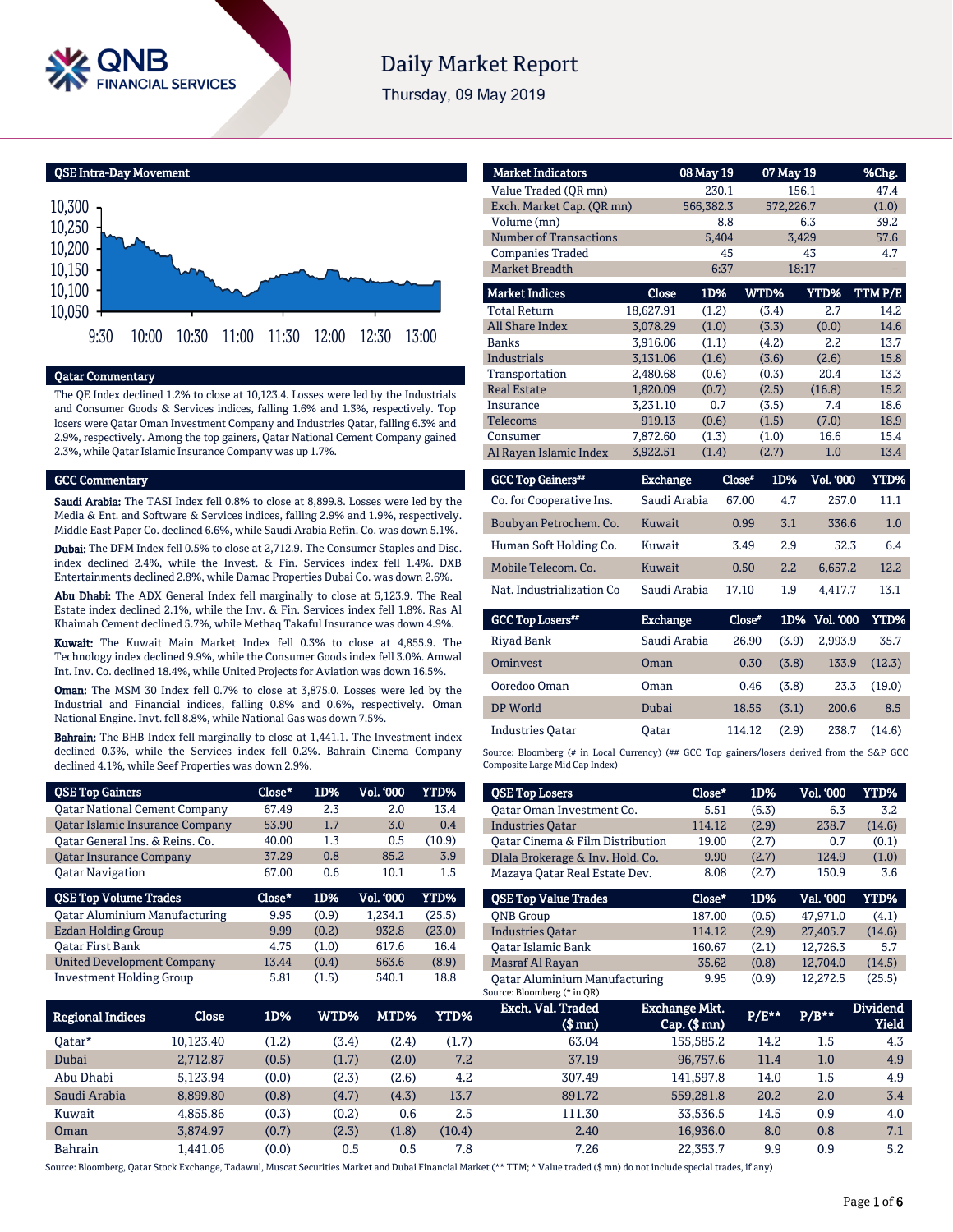## Qatar Market Commentary

- The QE Index declined 1.2% to close at 10,123.4. The Industrials and Consumer Goods & Services indices led the losses. The index fell on the back of selling pressure from GCC and non-Qatari shareholders despite buying support from Qatari shareholders.
- Qatar Oman Investment Company and Industries Qatar were the top losers, falling 6.3% and 2.9%, respectively. Among the top gainers, Qatar National Cement Company gained 2.3%, while Qatar Islamic Insurance Company was up 1.7%.
- Volume of shares traded on Wednesday rose by 39.2% to 8.8mn from 6.3mn on Tuesday. However, as compared to the 30-day moving average of 12.8mn, volume for the day was 31.2% lower. Qatar Aluminium Manufacturing Company and Ezdan Holding Group were the most active stocks, contributing 14.0% and 10.6% to the total volume, respectively.

| <b>Overall Activity</b>    | <b>Buy %*</b> | Sell %* | Net (OR)           |
|----------------------------|---------------|---------|--------------------|
| Oatari Individuals         | 34.82%        | 25.09%  | 22,403,074.82      |
| <b>Oatari Institutions</b> | 23.13%        | 21.42%  | 3,939,819.12       |
| Oatari                     | 57.95%        | 46.51%  | 26,342,893.94      |
| <b>GCC</b> Individuals     | 0.56%         | 0.85%   | (662, 967, 74)     |
| <b>GCC</b> Institutions    | 0.44%         | 0.53%   | (206, 384.13)      |
| <b>GCC</b>                 | 1.00%         | 1.38%   | (869, 351, 87)     |
| Non-Qatari Individuals     | 9.50%         | 10.39%  | (2,051,755.45)     |
| Non-Oatari Institutions    | 31.56%        | 41.73%  | (23, 421, 786.62)  |
| Non-Oatari                 | 41.06%        | 52.12%  | (25, 473, 542, 07) |

Source: Qatar Stock Exchange (\* as a % of traded value)

# Ratings, Earnings Releases and Global Economic Data

#### Ratings Updates

| Company                             | <b>Agency</b>           | Market | Type*                         | Old Rating   | <b>New Rating</b>          | <b>Rating Change</b> | Outlook | <b>Outlook Change</b> |
|-------------------------------------|-------------------------|--------|-------------------------------|--------------|----------------------------|----------------------|---------|-----------------------|
| Oatar International<br>Islamic Bank | Capital<br>Intelligence | Qatar  | LT-FCR/ST-FCR/<br>BSR/CFS/ESL | $A/A2/-/-/-$ | $A/A1/bbb+/-$<br>bbb+/High | -                    | Stable  |                       |

Source: News reports (\* LT – Long Term, ST – Short Term, FCR – Foreign Currency Rating, BSR – Bank Standalone Rating, CFS – Core Financial Strength, ESL – Extraordinary Support Level)

### Earnings Releases

| Company                                    | <b>Market</b>  | <b>Currency</b> | Revenue (mn)<br>102019 | % Change<br>YoY | <b>Operating Profit</b><br>(mn) 102019 | % Change<br>YoY | <b>Net Profit</b><br>(mn) 102019 | % Change<br>YoY |
|--------------------------------------------|----------------|-----------------|------------------------|-----------------|----------------------------------------|-----------------|----------------------------------|-----------------|
|                                            |                |                 |                        |                 |                                        |                 |                                  |                 |
| Al Abdullatif Industrial Investment        | Saudi Arabia   | <b>SR</b>       | 168.9                  | 3.2%            | 7.1                                    | $-32.0%$        | 3.4                              | $-53.5%$        |
| Al Hassan Ghazi Ibrahim Shaker Co.         | Saudi Arabia   | <b>SR</b>       | 197.3                  | $-8.2%$         | $-19.6$                                | N/A             | $-27.4$                          | N/A             |
| Methanol Chemicals Co.                     | Saudi Arabia   | <b>SR</b>       | 154.9                  | $-1.5%$         | 10.9                                   | N/A             | $-0.3$                           | N/A             |
| Wafrah for Industry and<br>Development Co. | Saudi Arabia   | <b>SR</b>       | 26.2                   | 9.3%            | 0.8                                    | N/A             | 0.5                              | N/A             |
| <b>Advanced Petrochemical Company</b>      | Saudi Arabia   | <b>SR</b>       | 648.0                  | 28.6%           | 151.7                                  | 60.2%           | 161.9                            | 65.9%           |
| <b>Emaar The Economic City</b>             | Saudi Arabia   | <b>SR</b>       | 346.0                  | 23.1%           | $-13.0$                                | N/A             | 13.0                             | 333.3%          |
| Savola Group                               | Saudi Arabia   | <b>SR</b>       | 5.387.9                | 5.5%            | 205.9                                  | 243.2%          | 6.3                              | N/A             |
| Nama Chemicals Co.                         | Saudi Arabia   | <b>SR</b>       | 148.3                  | $-18.5%$        | 6.5                                    | $-82.4%$        | $-2.2$                           | N/A             |
| Amlak Finance                              | Dubai          | <b>AED</b>      | 121.6                  | 24.7%           |                                        |                 | $-0.1$                           | N/A             |
| Zain Bahrain                               | <b>Bahrain</b> | <b>BHD</b>      | 15.6                   | $-6.4%$         | 1.9                                    | 64.3%           | 1.7                              | 55.4%           |
| <b>APM Terminals</b>                       | <b>Bahrain</b> | <b>BHD</b>      |                        |                 |                                        |                 | 2.4                              | N/A             |

Source: Company data, DFM, ADX, MSM, TASI, BHB.

#### Global Economic Data

| <b>Date</b> | Market  | <b>Source</b>                  | <b>Indicator</b>                     | Period | Actual  | <b>Consensus</b>         | <b>Previous</b> |
|-------------|---------|--------------------------------|--------------------------------------|--------|---------|--------------------------|-----------------|
| 05/08       | US      | Mortgage Bankers Association   | <b>MBA Mortgage Applications</b>     | 3-May  | 2.7%    | -                        | $-4.3%$         |
| 05/08       | Germany | Deutsche Bundesbank            | <b>Industrial Production SA MoM</b>  | March  | 0.5%    | $-0.5%$                  | 0.4%            |
| 05/08       | Germany | Bundesministerium fur Wirtscha | <b>Industrial Production WDA YoY</b> | March  | $-0.9%$ | $-2.6%$                  | 0.2%            |
| 05/08       | Japan   | Markit                         | Nikkei Japan PMI Composite           | April  | 50.8    | -                        | 50.4            |
| 05/08       | Japan   | Markit                         | Nikkei Japan PMI Services            | April  | 51.8    | $\overline{\phantom{0}}$ | 52              |

Source: Bloomberg (s.a. = seasonally adjusted; n.s.a. = non-seasonally adjusted; w.d.a. = working day adjusted)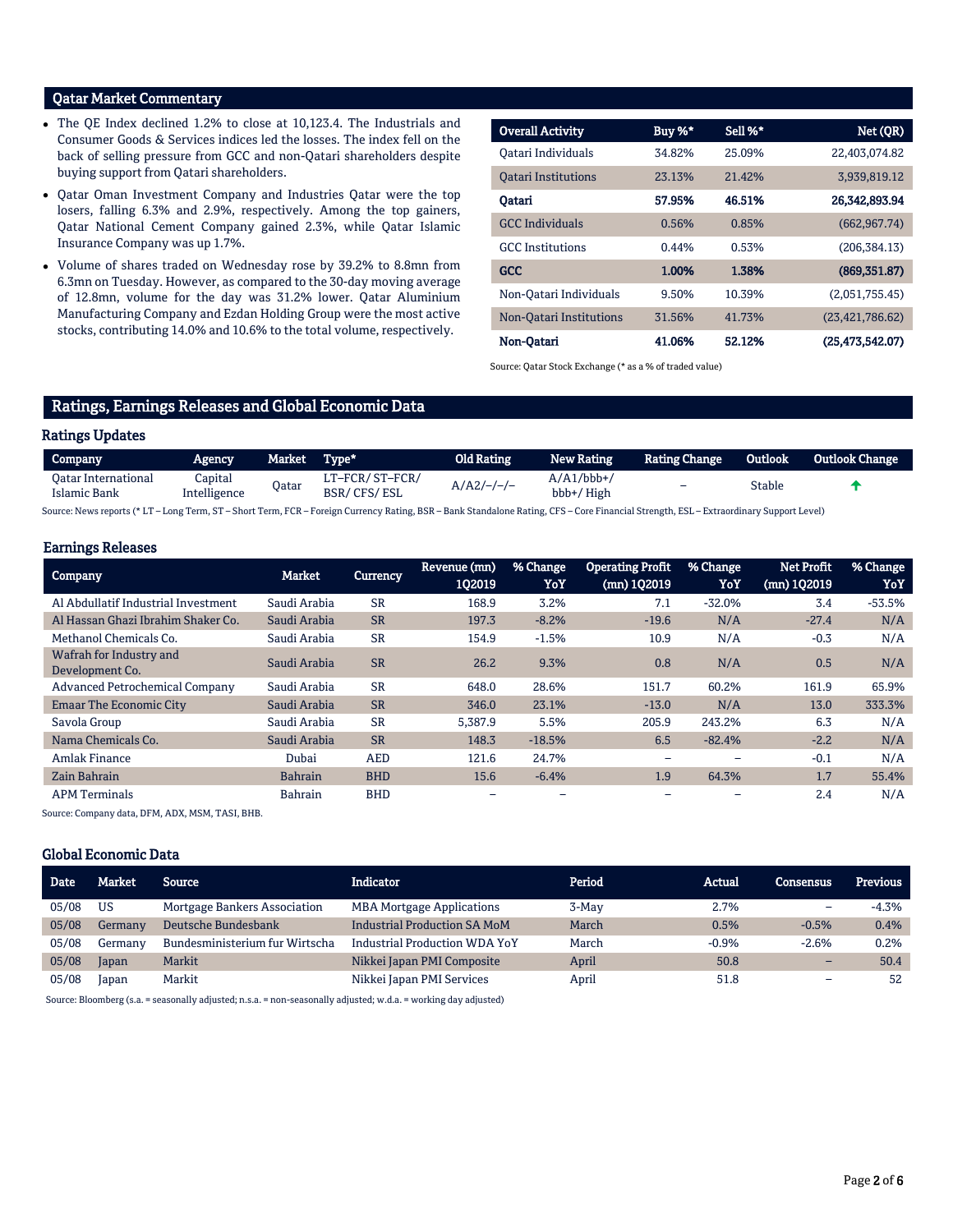#### Stock Split Dates for Listed Qatari Companies

|                      |              | <b>Company Symbols</b> |      |                                          |  |
|----------------------|--------------|------------------------|------|------------------------------------------|--|
| Day / Date           | $\mathbf{1}$ | 2.                     | 3    | <b>Sector</b>                            |  |
| Sunday 09/06/2019    | CBQK         | QFBQ                   |      |                                          |  |
| Monday 10/06/2019    | KCBK         | DBIS                   | QOIS |                                          |  |
| Tuesday 11/06/2019   | QIIK         | NLCS                   |      | Banking and<br><b>Financial Services</b> |  |
| Wednesday 12/06/2019 | QNBK         | ABQK                   | IHGS |                                          |  |
| Thursday 13/06/2019  | QIBK         | DHBK                   |      |                                          |  |
| Sunday 16/06/2019    | MARK         |                        |      |                                          |  |
| Monday 17/06/2019    | <b>MERS</b>  | <b>MCCS</b>            |      |                                          |  |
| Tuesday 18/06/2019   | <b>WDAM</b>  | ZHCD                   | QGMD | Consumer Goods &                         |  |
| Wednesday 19/06/2019 | OFLS         | <b>MCGS</b>            |      | Services                                 |  |
| Thursday 20/06/2019  | <b>SIIS</b>  | <b>QCFS</b>            |      |                                          |  |
| Sunday 23/06/2019    | MPHC         | IGRD                   |      |                                          |  |
| Monday 24/06/2019    | QIGD         | AHCS                   | QNCD | Industrial                               |  |
| Tuesday 25/06/2019   | IQCD         | QIMD                   |      |                                          |  |
| Wednesday 26/06/2019 | QEWS         | GISS                   |      |                                          |  |
| Thursday 27/06/2019  | <b>QISI</b>  | QATI                   |      | Insurance                                |  |
| Sunday 30/06/2019    | <b>DOHI</b>  | QGRI                   | AKHI |                                          |  |
| Monday 01/07/2019    | <b>BRES</b>  | <b>ERES</b>            |      | Real Estate                              |  |
| Tuesday 02/07/2019   | <b>UDCD</b>  | <b>MRDS</b>            |      |                                          |  |
| Wednesday 03/07/2019 | <b>VFQS</b>  | <b>ORDS</b>            |      | Telecoms                                 |  |
| Thursday 04/07/2019  | QGTS         | GWCS                   | QNNS | Transport/Logistics                      |  |
| Sunday 07/07/2019    | QETF         | QATR                   | QAMC | ETFs and QAMCO                           |  |

Source: QSE

# News

- Qatar
- CI affirms QIIK's long-term foreign currency rating at 'A' Capital Intelligence Ratings (CI) affirmed the long-term foreign currency rating (LT FCR) of Qatar International Islamic Bank (QIIK) at 'A'. The rating agency also adjusted the bank's shortterm foreign currency rating (ST FCR) to 'A1' from 'A2'. The bank has also been assigned a bank standalone rating (BSR) of 'bbb+', a core financial strength (CFS) rating of 'bbb+' and an extraordinary support level (ESL) of 'high'. The outlook on the LT FCR has been revised to 'Stable' from 'Negative' and the outlook on the BSR is also 'Stable'. The revision of the bank's LT FCR outlook to 'Stable' mirrors the recent change in the outlook for Qatar's 'AA-' sovereign rating to 'Stable' from 'Negative'. The bank's BSR is based on a CFS rating of 'bbb+' and an operating environment risk anchor of 'bbb'. The CFS is supported by QIIK's good asset quality with strong extended non-performing financing receivables (NPFR) coverage and by a strong customer deposit base which limits the need for wholesale funding. (Gulf-Times.com)
- WOQOD opens Wadi Aba Seleel Petrol Station Qatar Fuel Company (WOQOD) opened Wadi Aba Seleel Petrol Station, increasing the strength of its network of various petrol stations to 87, according to a statement. WOQOD's CEO, Saad Rashid Al-Muhannadi explained that the company aspires to expand its petrol station network in the country to meet the rising demand for petroleum products and achieve the goal of providing customers with access to best-in-class products and services at their convenience and comfort. Al-Muhannadi said, "WOQOD is currently overseeing the implementation of 30 new petrol

stations, which will be operational during 2019. As part of its strategic expansion plan, WOQOD is targeting the achievement of a total of 134 fuel stations by the end of 2020." (Gulf-Times.com)

- Qatar witnesses 4% MoM growth in building permits issued in April – Aided by double-digit expansion in the building permits issued by Al Daayen, Umm Slal and Al Shamal, Qatar witnessed 4% MoM growth in total permits issued in April this year, according to official statistics. Al Rayan, Doha and Al Wakrah together constituted 67% of the total 743 building permits issued in Qatar in April this year, according to the statistics revealed by the Planning and Statistics Authority (PSA). On geographical basis, the PSA found that Al Rayyan remained atop the municipalities where the number of building permits issued were 206, or 28% of the total issued permits, Doha 150 (20%), Al Wakrah 140 (19%), Al Daayen 111 (15%), Umm Slal 63 (8%), Al Shahaniya 32 (4%), Al Khor 26 (4%), and Al Shamal 14 (2%). (Gulf-Times.com)
- Kahramaa commissions all five substations for 2022 FIFA World Cup – Qatar General Electricity and Water Corporation (Kahramaa) opened and energized Ras Abu Abboud-2 substation successfully at a cost of QR93mn, which will supply electricity to Ras Abu Aboud Stadium, a venue of 2022 FIFA World Cup. With the commissioning of the new substation, Kahramaa achieved all its electricity projects pertaining to 2022 FIFA World Cup stadiums. Kahramaa has energized and commissioned five substations for World Cup stadiums with a total cost of QR800mn. The substations are designed specially to ensure uninterrupted power supply to FIFA 2022 World Cup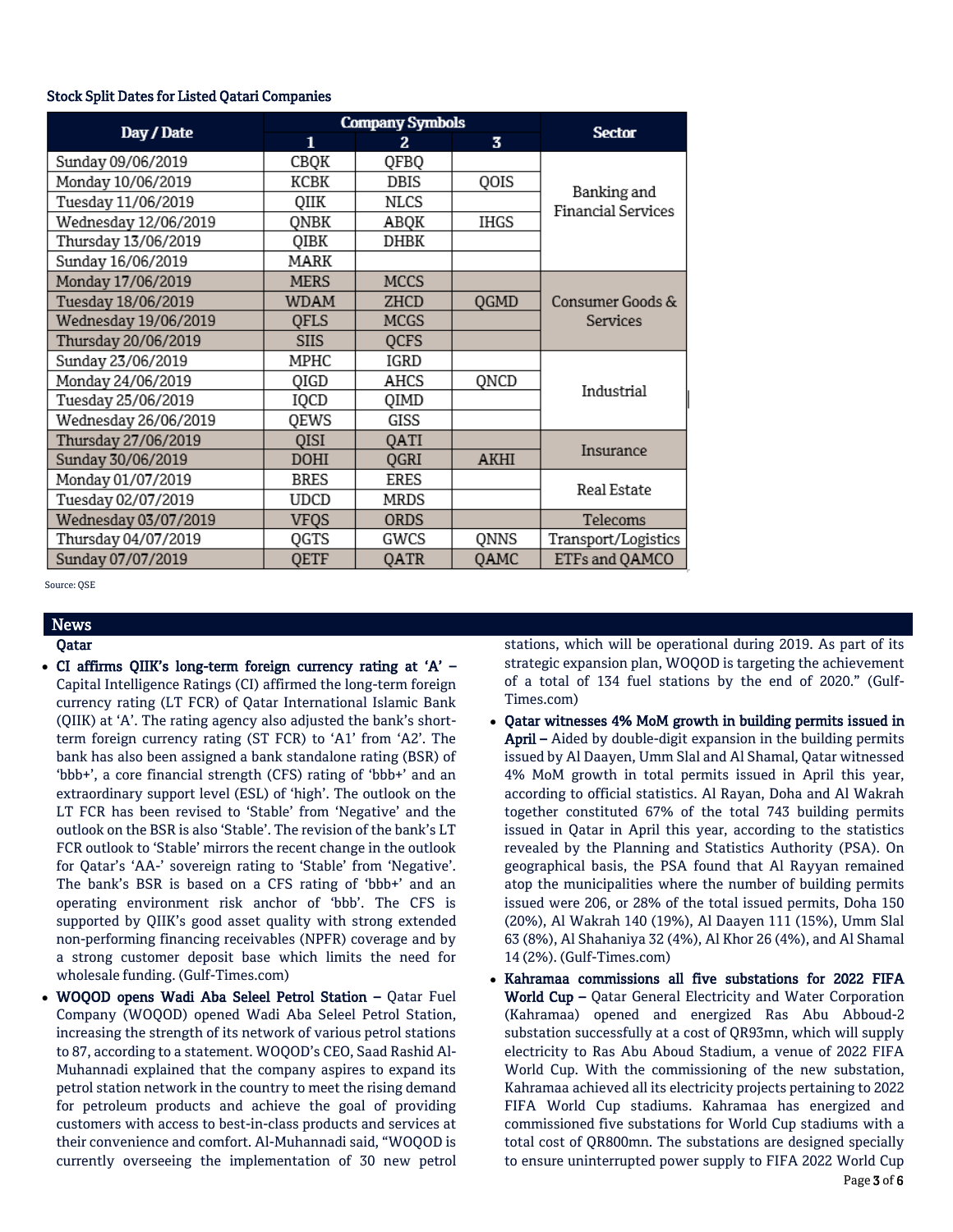stadiums following high international standards of safety and security. (Peninsula Qatar)

- Al Rayan Qatar ETF to pay QR1.10 cash dividend Al Rayan Investment, pursuant to its authority as Fund Manager, announces a cash dividend distribution of QR1.10 per unit for Al Rayan Qatar ETF, an exchange-traded fund founded by Masraf Al Rayan. All QATAR unit holders at the close of May 14th, 2019 (record date) based on records of the Qatar Central Securities Depository (QCSD), will be entitled to receive cash dividends. Dividends will be paid from Sunday 19th May, 2019. Unit holders who have registered their bank accounts with the QCSD will have dividends deposited directly in their accounts. Other unit holders may collect their dividends from any of Masraf Al Rayan branches (except for Al Hazm Mall and Al Hilal branches) from Sunday 19th May, 2019 onwards. (QSE)
- QCSD amended the foreign ownership percentage of Islamic Insurance to 49% – Qatar Central Securities Depository (QCSD) announced that it had amended the foreign ownership percentage of Qatar Islamic Insurance Group to become 49% of the company's capital, which is equal to 7,350,000 shares. (QSE)

# International

- MBA: US mortgage applications bounce up from six-week low US mortgage applications rebounded from a six-week low, led by a pickup in loan requests for home purchases, as most home borrowing costs fell or held steady, according to the Mortgage Bankers Association (MBA). The Washington-based group's seasonally adjusted barometer on mortgage application activity increased 2.7% to 418.1 in week ended May 3 from the prior week's 407.2, which was the lowest reading since March 15. The group's seasonally adjusted gauge on purchase mortgage applications rose 4.2% at 270.2 last week. The average interest rate on 30-year conforming mortgages, whose loan balances are \$484,350 or less, was little changed at 4.41% compared with 4.42% the week before. (Reuters)
- US targets Iran's metals for sanctions, Tehran relaxes nuclear deal compliance – The US President, Donald Trump imposed new sanctions on Iran, targeting revenue from its exports of industrial metals, the latest salvo in tensions between Washington and Tehran over a 2015 international accord curbing the Islamic Republic's nuclear program. Iran had announced hours earlier that it was relaxing some restrictions on its nuclear program, steps that stopped short of violating the deal with world powers for now, but threatening more action if countries do not shield it from US sanctions. An executive order issued by Trump covers Iran's iron, steel, aluminum, and copper sectors, the government's largest non-petroleum-related sources of export revenue and 10% of its export economy, a White House statement stated. (Reuters)
- UK housing market shows scant sign of recovery in April Britain's housing market showed little sign of recovery in April as properties put up for sale fell the fastest rate since 2016, according to a survey that added to downbeat signals from the housing market ahead of Brexit. The Royal Institution of Chartered Surveyors' (RICS) gauge of house prices held at -23 in April, still close to February's level of -27, the weakest in almost eight years. While official data showed house prices have been rising across the country as a whole, prices in London have fallen, hit by unaffordable prices for many buyers, tax changes

affecting rental properties and Brexit uncertainty which has weighed heavily on the capital. (Reuters)

- China's April exports unexpectedly fall but imports rebound as fresh US tariffs loom - China's exports unexpectedly shrank in April but imports surprised with their first increase in five months, painting a mixed picture of the economy as Washington ratchets up pressure on Beijing with threats of more punishing tariffs. The latest trade data, which would normally be pored over for clues on how the world's secondlargest economy is faring, has been overshadowed by worries that the US-China trade war is escalating, rather than nearing a resolution as many investors had expected. High-level Chinese and US negotiators will meet in Washington in the next two days, as Beijing tries to avoid a sharp increase in tariffs on its goods ordered by President Donald Trump to take effect from Friday. Investors have been hoping that China's April trade data would add to signs that its economy is beginning to steady, easing worries about cooling global growth. However exports fell 2.7% from a year earlier, customs data showed. ANZ estimated more than 80% of the headline decline was due to a sharp drop in shipments to the US, while its high-tech exports continued to be weighed down by sluggish global demand for smart-phones and other electronic gadgets. Economists polled by Reuters had expected growth to slow to 2.3% after March's surprising 14.2% jump, which some analysts suspected was inflated by seasonal factors and temporary business distortions related to a cut in the value-added tax (VAT) effective April 1. (Reuters)
- China's factory-gate inflation hits four-month high, food prices surge - China's factory-gate inflation in April quickened at its fastest pace in four months, buoyed by higher commodity prices and a sign demand may be starting to perk up as Beijing rolls out more stimulus. Consumer inflation also accelerated, jumping to the highest pace in six months, official data showed, as pork price remained elevated due to supply issues from a growing swine fever epidemic. China's producer price index (PPI) in April rose 0.9% from a year earlier, the quickest pace since December, driven largely by rapid rises in oil and gas prices, and advancing from a 0.4% increase in March, the National Bureau of Statistics (NBS) stated. Analysts polled by Reuters had expected factory gate inflation would nudge up to 0.6% in April. Analysts and investors are closely watching inflation gauges in China to see whether there has been real improvement in underlying demand, which would support industrial profits and investment. (Reuters)
- China's April new bank loans slow to Yuan1.02tn, missing forecasts – Chinese banks extended Yuan1.02tn in net new Yuan loans in April, less than analysts had expected and down from March. Analysts polled by Reuters had predicted new Yuan loans of Yuan1.2tn in April, down from a sharp Yuan1.69tn in the previous month. Broad M2 money supply in April grew 8.5% from a year earlier, central bank data showed, in line with estimates by analysts polled by Reuters, and slightly lower than an 8.6% rise in March. Outstanding Yuan loans grew 13.5% from a year earlier. Analysts had expected 13.6%, slightly lower than March's 13.7%. (Reuters)

## Regional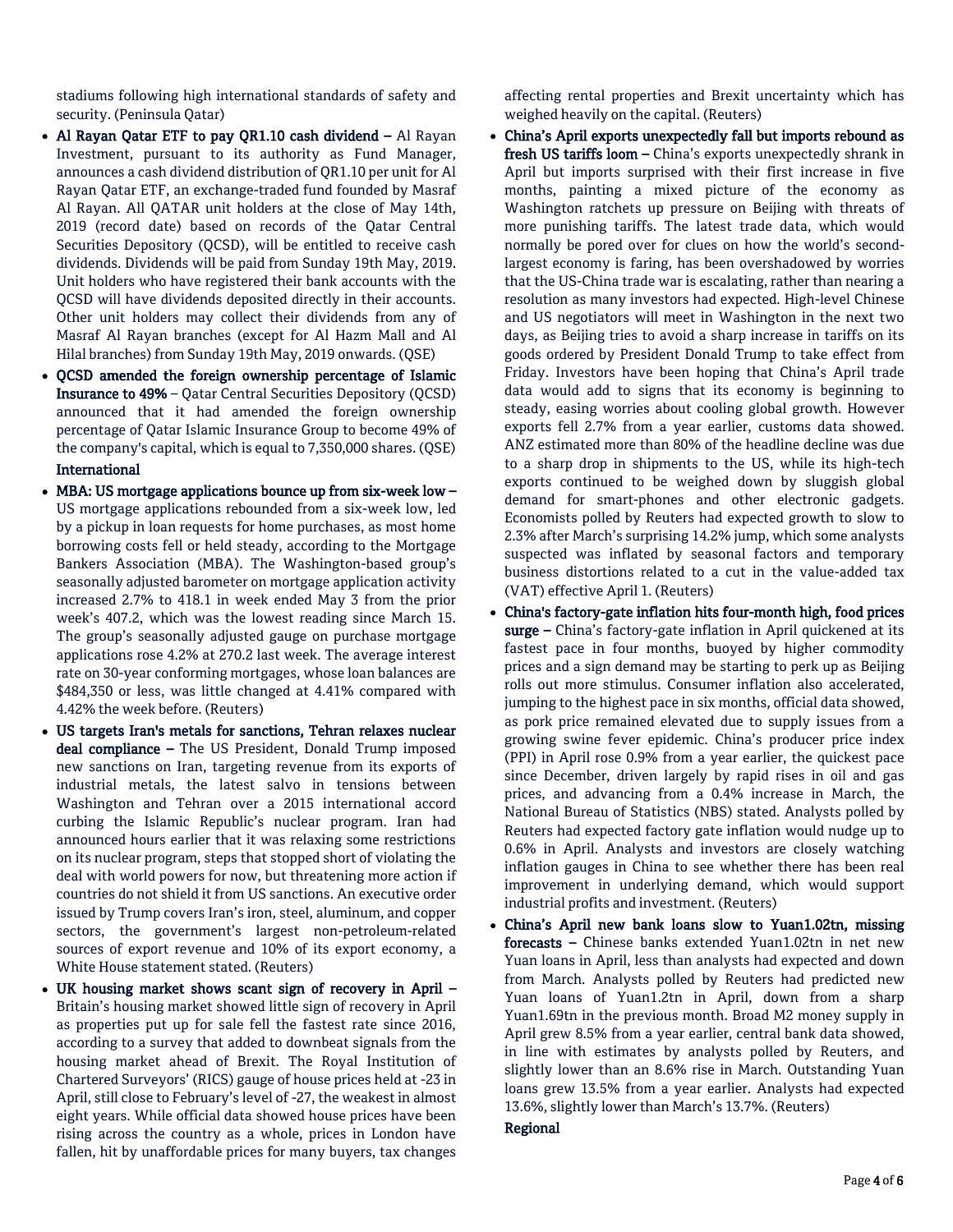- IATA: Middle East airlines' freight volumes increased 1.3% in March – Middle Eastern airlines' freight volumes increased 1.3% in March compared to the year-ago period, International Air Transport Association (IATA) has stated in a report. Capacity increased by 3.8%. A clear downward trend in seasonallyadjusted international air cargo demand is now evident with weakening air freight volumes to/from North America and to/from Asia Pacific contributing to the softer performance. IATA's latest data for global air freight markets showed that demand, measured in freight ton kilometers (FTKs), increased 0.1% in March 2019 compared to the same period in 2018. While this is a significant improvement on the 4.9% contraction in February, in seasonally adjusted terms, demand is still down 1.5% over the last year. Freight capacity, measured in available freight ton kilometers (AFTKs), rose by 3.1% YoY in March 2019. Capacity growth has now outstripped demand growth for 11 out of the last 12 months. (Gulf-Times.com)
- Saudi Arabia's oil exports to stay below 7mn barrels per day in June – Saudi Arabia is expected to keep its crude exports below 7mn bpd in June, while output will stay under its production quota under a global deal to cut oil supply, a Gulf source stated. This shows how Saudi Arabia is reluctant to boost oil supply too quickly and risk a price crash and a build-up in inventories, despite pressure from US to reduce oil prices. (Reuters)
- Saudi Arabia willing to meet all orders from ex-Iran oil buyers Saudi Arabia plans to meet all requests for oil purchases it has received for June, notably from countries that have to stop buying Iranian crude because of recent US sanctions. Saudi Arabia has received moderate requests from customers for shipments next month, including from former buyers of Iran's oil, according to sources. (Bloomberg)
- Arabian Centres to raise \$747mn after pricing IPO at bottom of range – Saudi Arabian mall operator Arabian Centres Company is set to raise as much as \$747mn after pricing its Initial Public Offering (IPO) at the bottom of its indicative range, according to a company document. The company priced its IPO at SR26 per share, the document stated and compared with a price range of SR26 to SR33 per share for the sale of 95mn shares. The firm also plans to exercise an over-allotment option, increasing the deal size from SR2.47bn to SR2.8bn, equivalent to a stake of 22.7%. The book-building process garnered an order-book of SR3.1bn from public and private funds, overseas investors and other institutions, the document stated. The offering from Arabian Centres, majority-owned by Fawaz Alhokair Group, will be the first in the Kingdom under Rule 144a, which allows the sale of securities primarily to qualified institutional buyers in the US. (Reuters)
- Saudi Arabia's real estate sales fell to SR13.9bn MoM in month to May 5 – Saudi Arabia's Ministry of Justice published aggregated data on real estate transactions in all of the Kingdom's administrative regions starting April 6, 2019 and ending May 5, 2019 which showed that sales totaled SR13.9bn as compared to SR15.2bn MoM ending April 5, 2019. Residential sales came in at SR10.9bn as compared to SR11.9bn in the previous month ending April 5, 2019. Commercial sales came in at SR3bn as compared to SR3.3bn in the previous month. (Bloomberg)
- Abu Dhabi's Gulf Capital and Waha Capital hold merger talks Abu Dhabi investment firms Gulf Capital and Waha Capital have held exploratory discussions regarding a merger, sources said. The talks have taken place over the last few months and may or may not lead to a deal, the sources said. Private equity firm Gulf Capital manages over \$4bn in assets. Waha Capital's total assets stood at \$3.18bn at the end of last year. It has also managed funds worth around \$700mn. Waha Capital's portfolio of investments includes stakes in aviation leasing firm AerCap Holdings, a major Middle East and North African oil and gas services provider and industrial real estate. Abu Dhabi's state fund Mubadala has a minority stake in Waha Capital and Abu Dhabi Investment Council (ADIC), a unit of Mubadala, is a shareholder in Gulf Capital. Shareholders of Gulf Capital were pushing for a possible merger with Waha, sources said. (Reuters)
- Warba Bank states CBK's disapproval for acquisition of KMEFIC – Warba Bank has stated that the Central Bank of Kuwait (CBK) has stated its disapproval on the bank's acquisition of Kuwait & Middle East Financial Investment Company (KMEFIC). (Bloomberg)
- Bahrain says it will receive \$2.3bn from allies in 2019 Bahrain has stated that it will receive about \$2.3bn this year from a fiveyear support package provided by its Gulf Arab allies as the island-Kingdom seeks to reduce its budget deficit and debt. The sum is roughly in line with the amount received in 2018, according to Bahrain's Finance Ministry. The ministry's announcement is the first that offers details about the aid package, which has helped slash Bahrain's borrowing costs and restore investor confidence. After struggling to tap international debt markets at some point last year, the Kingdom is now planning to sell bonds in the second half of 2019, according to sources. Bahrain will receive \$1.761bn in 2020, \$1.846bn in 2021, \$1.421bn in 2022, and \$650mn in 2023. Under its fiscal balance program, the government has forecast a budget deficit of 3.4% of GDP this year, compared with 6.4% in 2018. It sees the shortfall narrowing to 2.1% in 2020. (Bloomberg)
- Bailed-out Bahrain considers new debt sale Bahrain met investors to discuss a possible international bond sale this year, which will be its first since it got a \$10bn bailout from its Gulf allies last year to avert a potential credit crunch, sources said. The government has scrapped plans to reform its subsidy system, undermining efforts to mend its finances, as reported by Reuters. Government representatives met investors in a non-deal roadshow — a series of investor meetings not tied to a specific transaction, the sources said. (Reuters)